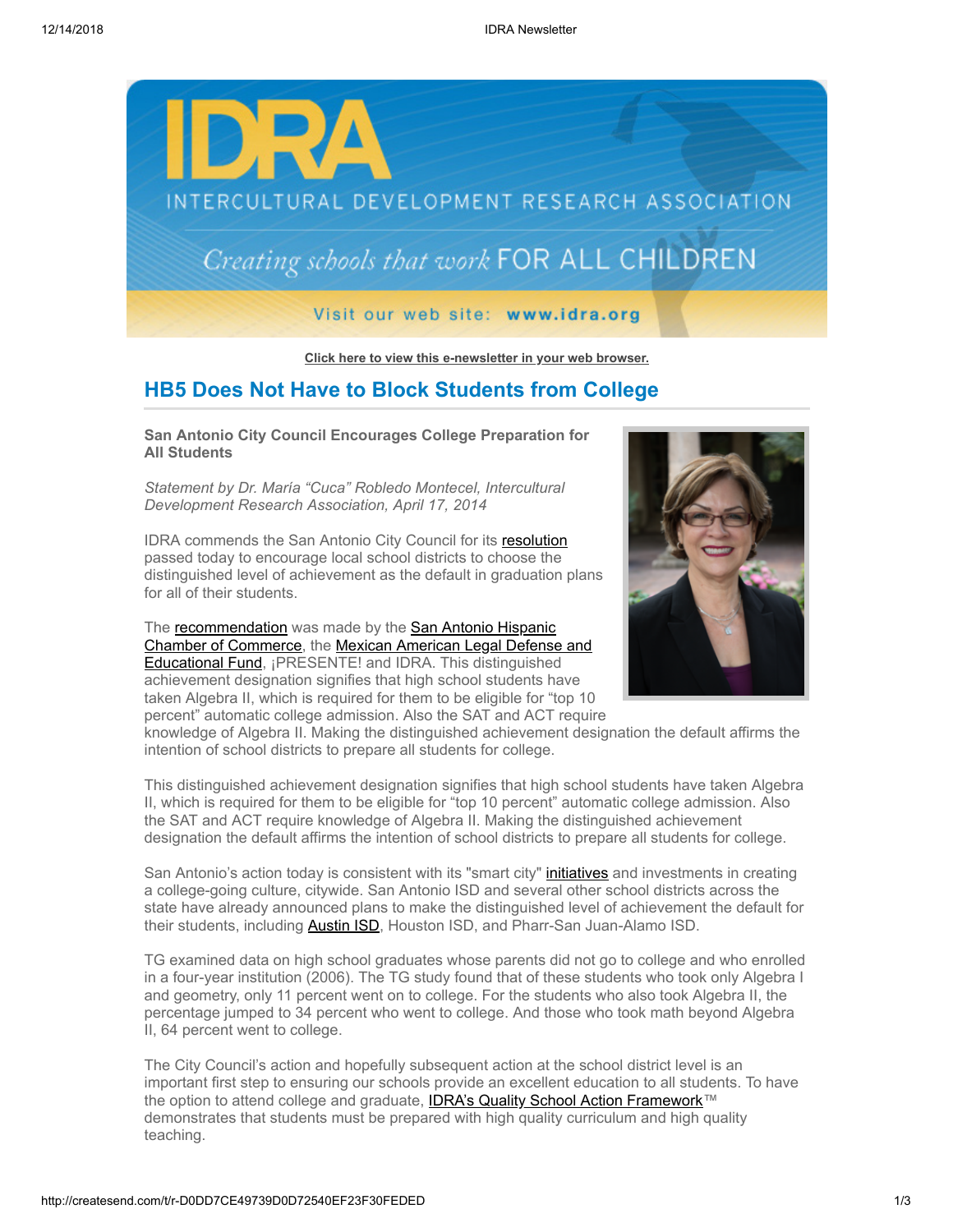#### 12/14/2018 IDRA Newsletter

Even though the Texas Legislature took the state several leaps backwards by eliminating the 4-by-4 plan as the required path for all students (16 high quality core curriculum courses – four years in English, math, science and social studies), school districts can encourage and even require their students take a high quality curriculum that prepares all of their students for college entrance and graduation. This includes requiring Algebra II for students to earn the distinguished level of achievement as well as requiring English IV, chemistry, physics, world history, and world geography. Until the recent legislative changes, most Texas students were taking these courses.

Rigor and high expectations work. IDRA recently released a report, **College Bound and** Determined, showing how the PSJA school district in south Texas transformed itself from low achievement and low expectations to planning for all students to graduate from high school and college. In PSJA, transformation went beyond changing sobering graduation rates or even getting graduates into college. This school district changes how we think about college readiness.

The rigor of high school curriculum is a key indicator for whether a student will graduate from high school and earn a college degree. A study by the U.S. Department of Education shows that the rigor of the high school curriculum is the most important factor in a student's success and graduation from college – more important than the education level of the parents, their income, and their race-ethnicity (Adelman 2006).

Education has been shown to be correlated with increases not only in individual wealth but also with greater civic participation, health and well-being, and economic competitiveness. This holds for adults across race and gender.

To create true opportunities for all of our children, we must commit to high quality curriculum for all students. The young people in San Antonio and across the state – students of all backgrounds and every zip code – need our support to be prepared for the opportunities of today and tomorrow.

Share the news on **[Facebook](http://createsend.com/t/r-fb-xehkld-l-w/?act=wv)** and **Twitter**.

## **Resources**

[College Bound and Determined](http://idra.createsend1.com/t/r-l-xehkld-l-c/)

[Distinguished as Default – Real Choice is Preparing All Students Well, by](http://idra.createsend1.com/t/r-l-xehkld-l-q/) Laurie Posner, MPA

[Classnotes Podcast: Why Algebra II? \(January 30, 2014\)](http://idra.createsend1.com/t/r-l-xehkld-l-a/)

[What Parents Want to Know about the New Texas Graduation Requirements,](http://idra.createsend1.com/t/r-l-xehkld-l-f/) bilingual eBook/PowerPoint presentation (also available [on Slideshare](http://idra.createsend1.com/t/r-l-xehkld-l-z/))



[Expecting Less is Not Better – Texas' New Graduation Tracks Push Students Away from College](http://idra.createsend1.com/t/r-l-xehkld-l-v/) (bilingual)

### [Texas Latino Education Coalition Supports Inclusion of Algebra II in All Endorsement Tracks, Nov](http://idra.createsend1.com/t/r-l-xehkld-l-e/) 2013

# **References**

Adelman, C. (2006). The Toolbox Revisited: Paths to Degree Completion from High School Through College. U.S. Department of Education.

IDRA. (2013). Tracking, Endorsements and Differentiated Diplomas – When 'Different' Really is Less. Intercultural Development Research Association.

Robledo Montecel, M., & C.L. Goodman (eds). Courage to Connect: A Quality Schools Action Framework™ (San Antonio, Texas: Intercultural Development Research Association, 2010).

TG. (April 2006). State of Student Aid and Higher Education in Texas. TG Research and Analytical Services.